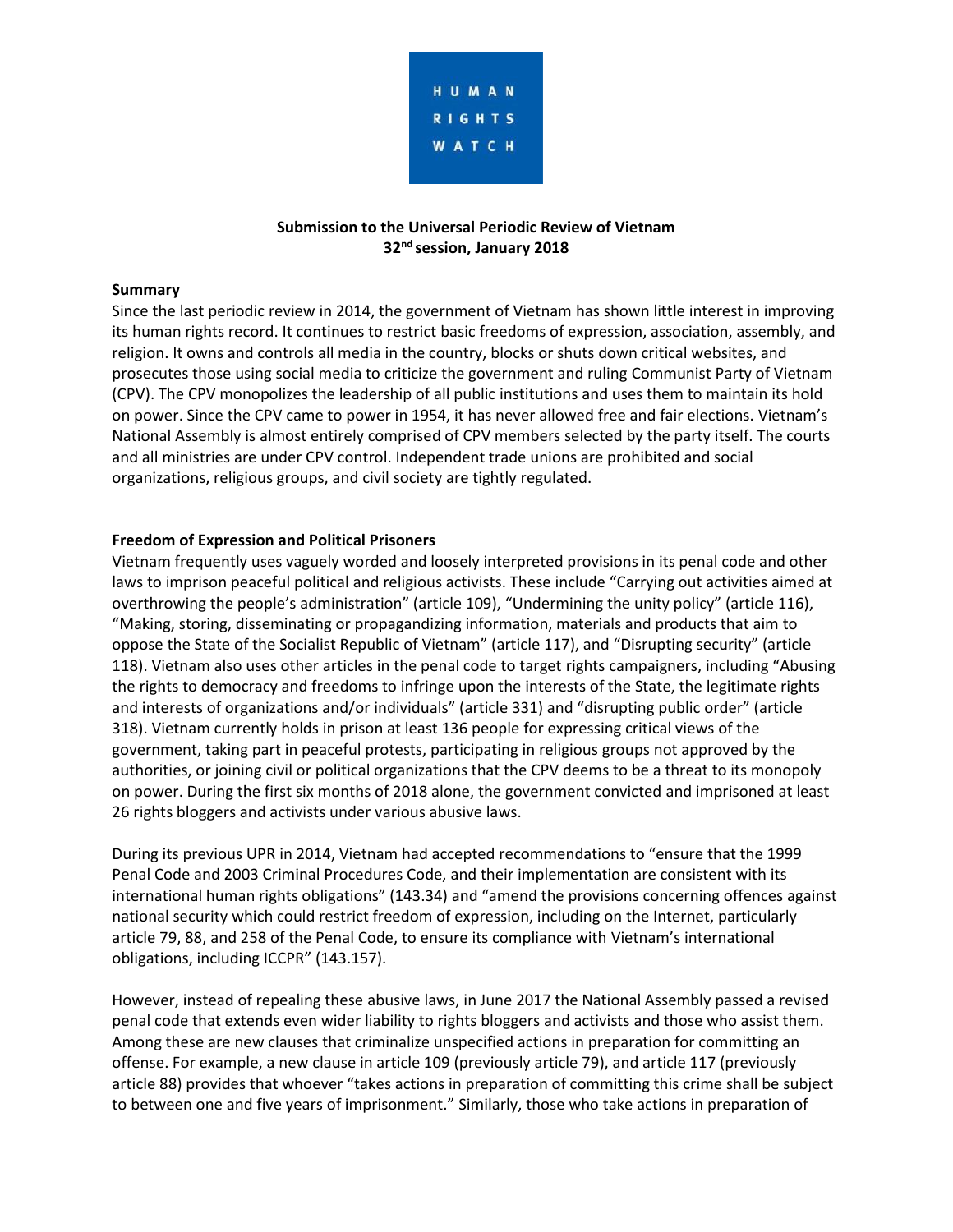"undermining the unity policy" (article 116, previously article 87) or "disrupting security" (article 118, previously article 89) "shall be subject to between six months and three years of imprisonment." This means that one can be imprisoned just for preparing to criticize the state or preparing to join an independent political or religious group disapproved by the government. Instead of repealing or reforming these over-broad laws, in line with accepted UPR recommendations, Vietnam did the opposite, by making them apply more widely. The revised penal code, which went into effect [on January](https://www.hrw.org/world-report/2018/country-chapters/vietnam)  [2018,](https://www.hrw.org/world-report/2018/country-chapters/vietnam) also holds lawyers criminally responsible if they fail to report their own clients to authorities for a number of crimes, including national security violations [\(article 19\)](https://www.hrw.org/news/2017/06/21/vietnam-new-law-threatens-right-defense).

During its previous UPR in 2014, Vietnam also accepted a recommendation to "guarantee the right to family visits and legal assistance, in particular during police inquiries" (143.137). But Vietnam's Criminal Procedure Code stipulates that the Procurator of the People's Supreme Procuracy can decide to hold a suspect for violation of national security in detention until investigation is concluded (article 173, clause 5), and can restrict the detainee's access to legal counsel until after investigation is concluded (article 74). In practice, this means that those who are suspected of violating national security can be and are held in police custody without access to a lawyer as long as the authorities see fit. Prominent rights [activist Nguyen Van Dai](https://www.hrw.org/news/2018/04/04/vietnam-drop-charges-against-human-rights-defenders) and his colleague Le Thu Ha were arrested in December 2015 and held for almost 2 years without access to lawyers until late 2017. In April 2018, the two were convicted and sentenced to 15 years and 9 years in prison respectively. In large part due to international pressure, Nguyen Van Dai and Le Thu Ha were sent to exile in Germany two months later. As of June 2018, Human Rights Watch documents at least 16 rights activists still held in police custody without trial, some since November 2016 such as Nguyen Van Duc Do and Luu Van Vinh.

### Recommendations:

- Immediately release all people imprisoned for simply expressing critical views of the government, or for joining political or religious groups disapproved by the government;
- Repeal articles 109, 116, 117, 118 and 331 and bring its penal code in conformity with the International Covenant on Civil and Political Rights (ICCPR);
- Repeal article 74 and article 173 of the Criminal Procedure Code and allow all people detained for any alleged violations to have immediate access to legal counsel upon being arrested.

### **Access to Information and Media Freedom**

During its previous UPR in 2014, Vietnam accepted recommendations to ensure freedom of the press and the Internet including to "ensure that any law governing the Internet is in compliance with the international human rights obligations of Viet Nam as a State party to ICCPR" (143.4); "Actively promote steps to guarantee freedom of expression, as well as the freedom and independence of the press, including on the Internet" (143.146); revise "Decree 72" to "ensure their consistency with international human rights obligations" (143.154); ensure "that laws concerning the Internet comply with the freedom of expression and information" (143.148); and many other recommendations to guarantee freedom of expression both online and offline including 143.158, 143.159, 143.164, 143.165, 143.171.

But the Vietnamese government continues to prohibit independent or privately-owned media outlets to operate. It exerts strict control over radio and TV stations and printed publications. Criminal penalties apply to those who disseminate materials deemed to oppose the government, threaten national security, or promote "reactionary" ideas. The authorities block access to politically sensitive websites, frequently attempt to shut down blogs, and require internet service providers to remove contents or social media accounts arbitrarily deemed politically unacceptable.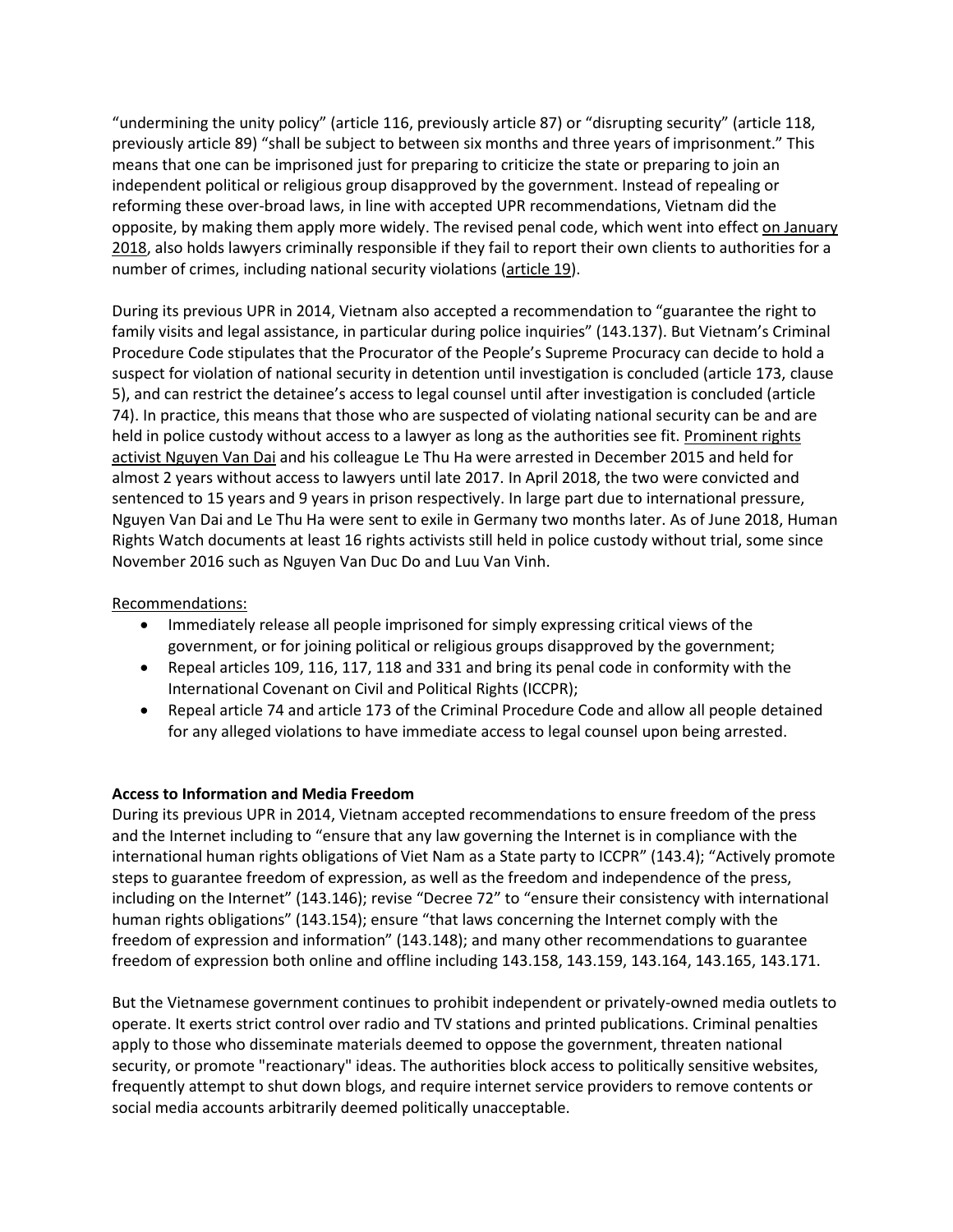In June 2018, the National Assembly passed [an overly broad and vague cyber security law](https://www.hrw.org/news/2018/06/07/vietnam-withdraw-problematic-cyber-security-law) that gives authorities wide discretion to determine when expression must be censored as "illegal." Under this new law, which will come into effect in January 2019, service providers must take down offending content within 24 hours of receiving a request from the Ministry of Information and Communications or the Ministry of Public Security. Requirements that internet companies store data locally, "verify" user information, and disclose user data to authorities without requiring a court order also threaten the right to privacy and could facilitate further suppression of online dissent or activism.

The Vietnamese authorities have recently stepped up their [crackdown](https://www.hrw.org/news/2010/05/26/vietnam-stop-cyber-attacks-against-online-critics) against online dissidents and rights activists. In July 2017, the information and communications minister, Truong Minh Tuan, reported [that](https://baomoi.com/google-va-facebook-tiep-tuc-go-bo-ngan-chan-thong-tin-xau-doc/c/22753780.epi) "Google and Facebook had removed 3,367 clips with bad and poisonous content after being requested to do so by the Ministry of Information and Communications. Facebook removed more than 600 accounts that have violating content."

The government has mobilized a massive army of paid "collaborators on social opinions" (*Cong tac vien du luan xa hoi*), often referred to as "public opinion shapers" (*du luan vien*), whose job is to promote official propaganda and to combat views deemed hostile to the ruling party and government. Separately, [Colonel General Nguyen Trong Nghia reported](https://tuoitre.vn/hon-10-000-nguoi-trong-luc-luong-47-dau-tranh-tren-mang-20171225150602912.htm) in December 2017 that [Force 47,](https://www.wsj.com/articles/introducing-force-47-vietnams-new-weapon-against-online-dissent-1514721606) a military task force founded in early 2016 to combat online opinions critical of the regime, has over 10,000 members "ready to combat erroneous views every hour, minute and second of the day."

## Recommendations:

- Bring media laws into compliance with article 19 of the ICCPR;
- Allow the publication of uncensored, independent, privately-run newspapers and magazines;
- Remove filtering, surveillance, and other restrictions on internet usage and release people imprisoned for peaceful dissemination of their views over the internet;
- Revise the Law on Cyber Security and bring it into compliance with international human rights standards, including the ICCPR.

### **Freedom of Assembly and Association**

During its previous UPR, Vietnam accepted recommendations to respect and promote or take measures to ensure freedom of association and/or assembly (143.144; 143.145; 143.147; 143.171; 143.172; 143.175), but the government continues to prohibit the establishment or operation of independent labor unions, human rights organizations, and political parties. Independent union organizers face harassment, intimidation, and retaliation. The authorities convicted and sentenced labor activists [Truong Minh Duc](https://www.hrw.org/news/2018/04/04/vietnam-drop-charges-against-human-rights-defenders) to 12 years in prison in April an[d Hoang Duc Binh](https://www.hrw.org/news/2018/01/24/vietnam-crackdown-rights-activists) to 14 years in February 2018. Authorities require approval for public gatherings and systematically refuse permission for meetings, marches, or public assemblies they deem to be politically unacceptable. In June 2018, many people were reportedly harassed, detained and assaulted for [participating in demonstrations](https://www.hrw.org/news/2018/06/15/vietnam-investigate-police-response-mass-protests) throughout Vietnam to protest against the draft law on special economic zones.

### Recommendations:

- Immediately recognize independent labor unions;
- Ratify ILO Conventions No. 87 (Freedom of Association and Protection of the Right to Organize) and No. 98 (Right to Organize and Collective Bargaining);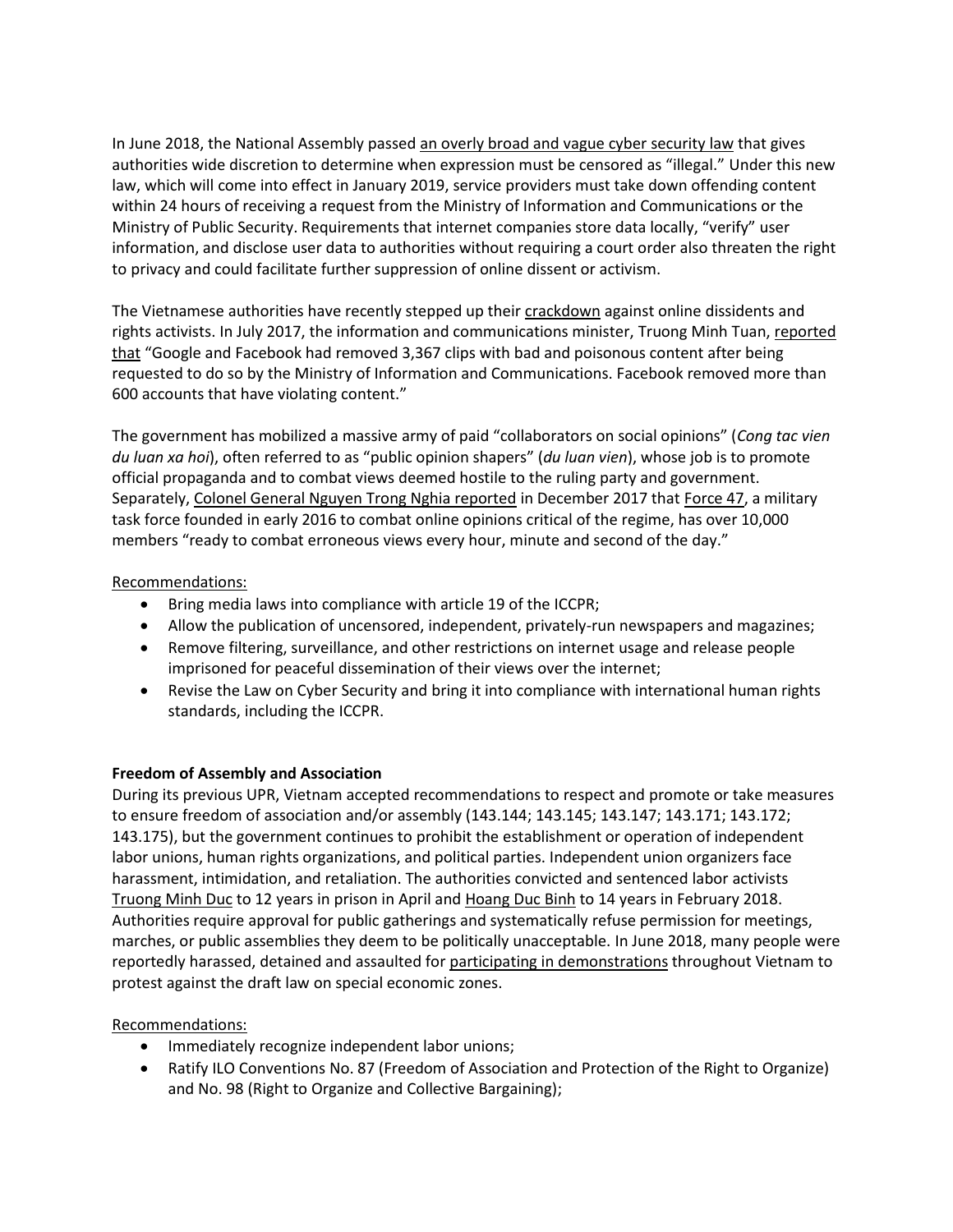• Bring legislation regulating public gatherings and demonstrations into conformity with the rights of free assembly and association in articles 21 and 22 of the ICCPR.

### **Restriction on the practice of religion and belief**

The government restricts religious practice through legislation, registration requirements, harassment, and surveillance. Religious groups are required to gain approval from and register with the government as well as operate under government-controlled management boards. While authorities allow many government-affiliated churches and pagodas to hold worship services, they ban religious activities they arbitrarily deem contrary to the "national interest," "public order," or "national unity."

The police monitor, harass, and sometimes violently crack down on religious groups operating outside government-controlled institutions. Unrecognized branches of the Cao Dai church, Hoa Hao Buddhist church, independent Protestant and Catholic house churches, Khmer Krom Buddhist temples, and the Unified Buddhist Church of Vietnam face constant surveillance, harassment, and intimidation. Followers of independent religious group are subject to public criticism, forced renunciation of faith, detention, interrogation, torture, and imprisonment. In January and February 2018, authorities tried and convicted at least 10 [independent Hoa Hao Buddhist activists sen](https://www.hrw.org/news/2018/02/08/vietnam-end-repression-against-religious-activists)tencing them to many years in prison for criticizing the government and staging a public protest against religious repression.

On June 22, 2018, men in civilian clothes broke into the house of Cao Dai religious activist Hua Phi in Lam Dong province, [beat him and cut off his beard.](https://www.youtube.com/watch?v=RchfkdFgBdc)

[Montagnards in the Central Highlands](https://www.hrw.org/report/2015/06/26/persecuting-evil-way-religion/abuses-against-montagnards-vietnam) are subjected to [constant surveillance and other forms of](https://www.hrw.org/report/2015/06/26/persecuting-evil-way-religion/abuses-against-montagnards-vietnam)  [intimidation, public criticism, arbitrary arrest, and mistreatment in security force custody.](https://www.hrw.org/report/2015/06/26/persecuting-evil-way-religion/abuses-against-montagnards-vietnam) In detention, the authorities question them about their religious and political activities and any efforts to flee Vietnam.

### Recommendations:

- Allow all religious organizations to freely conduct religious activities and govern themselves. Churches and denominations that do not choose to join one of the officially authorized religious organizations with government-sanctioned boards should be allowed to operate independently;
- End harassment, forced denunciation of faith, arrests, prosecutions, imprisonment, and illtreatment of people because they are followers of disfavored religions, and release anyone currently being held for peaceful exercise of the rights to freedom of religion and belief, expression, assembly and association.

### **Police Brutality**

[Police throughout Vietnam have been abusing people in their custody,](https://www.hrw.org/news/2014/09/15/vietnam-pervasive-deaths-injuries-police-custody) in some cases leading to death. In many of these cases, those killed were being held for minor infractions. A number of survivors said they were beaten to extract confessions, sometimes for crimes they maintained they did not commit. Although the government promised improvements afte[r Human Rights Watch published its findings of](https://www.hrw.org/report/2014/09/16/public-insecurity/deaths-custody-and-police-brutality-vietnam)  police brutality [in September 2014,](https://www.hrw.org/report/2014/09/16/public-insecurity/deaths-custody-and-police-brutality-vietnam) it appears that officers who have committed serious, even lethal, transgressions have only rarely faced the serious consequences the law requires.